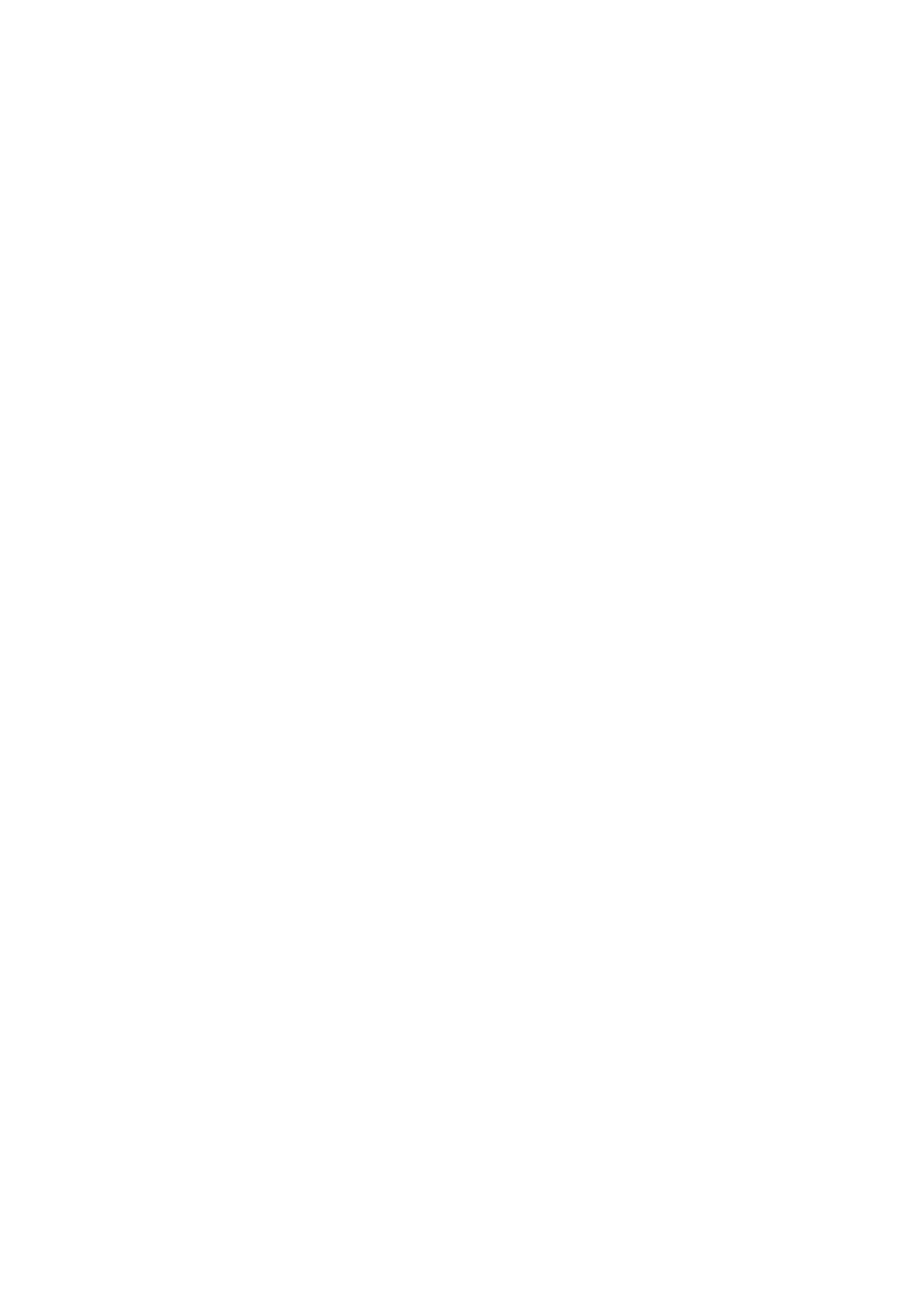# **NORTHERN TERRITORY OF AUSTRALIA**

As in force at 1 July 2008 \_\_\_\_\_\_\_\_\_\_\_\_\_\_\_\_\_\_\_\_

\_\_\_\_\_\_\_\_\_\_\_\_\_\_\_\_\_\_\_\_

#### **GAMING CONTROL (GAMING MACHINE) REGULATIONS**

#### **Regulations under the** *Gaming Control Act*

#### **1 Citation**

These Regulations may be cited as the *Gaming Control (Gaming Machines) Regulations*.

#### **2 Definitions**

In these Regulations, unless the contrary intention appears:

*Commissioner* means the Commissioner of Territory Revenue as defined in section 3(1) of the *Taxation Administration Act*.

*liable permit holder* means the holder of a permit liable under regulation 7(1) to pay gaming machine turnover levy.

*non-commercial gaming machine* means a gaming machine which, in the opinion of the Director, is of historical or novelty value or interest, is not operated (if at all) for the purposes of gain and is kept in a private dwelling house or in a museum or like place.

*quarter* means a consecutive period of 3 months ending with the last days of September, December, March and June respectively.

*trust account* means the trust account opened by the Treasurer in pursuance of section 50 of the Act.

#### **3 Application for permit**

- (1) A person may apply to the Director for a permit for a purpose referred to in section 49 of the Act or a combination of those purposes.
- (2) An application under subregulation (1) shall be:
	- (a) in writing in the approved form;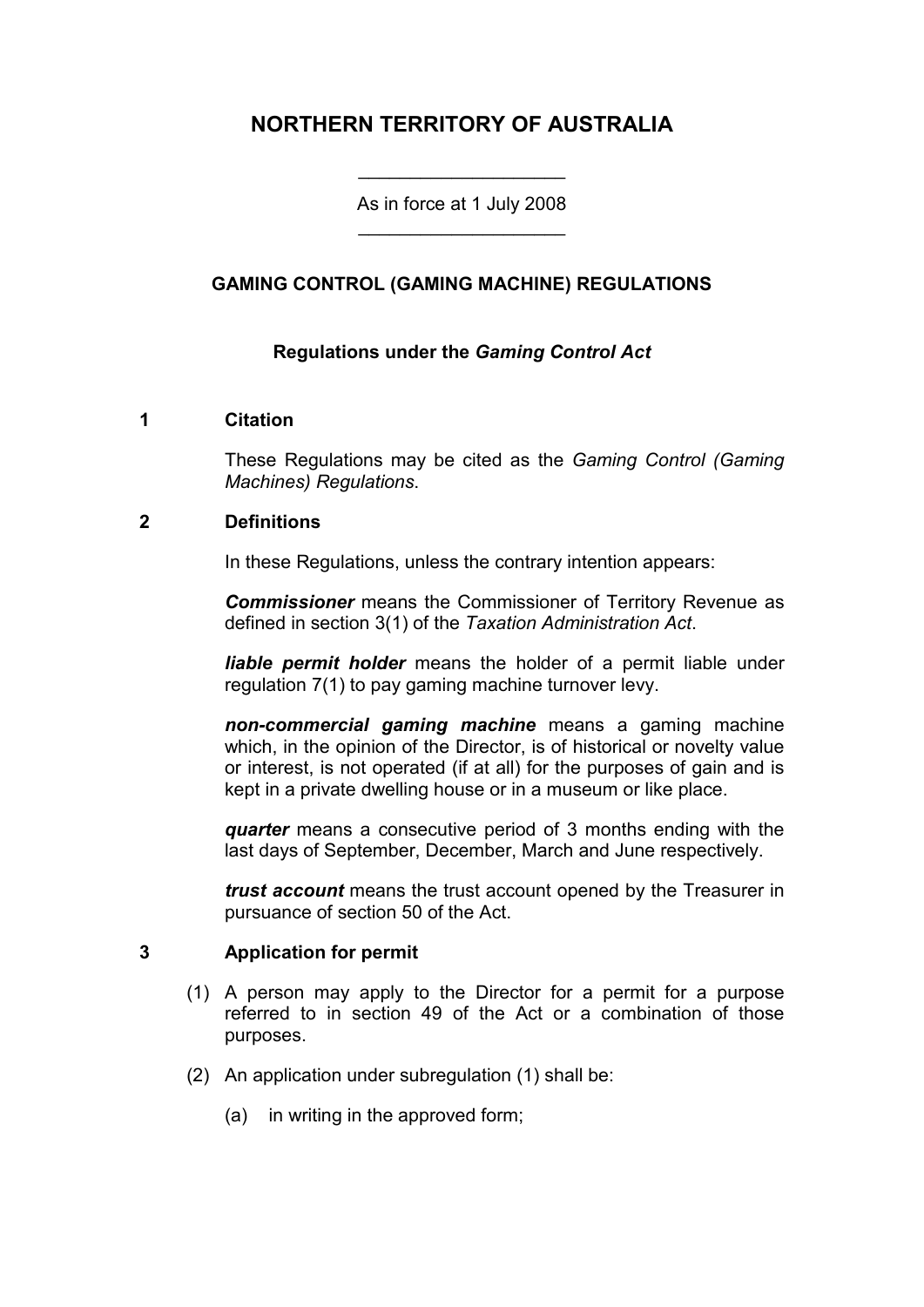- (b) accompanied by such documentary evidence as may be required by the Director to assist the Director in determining the application; and
- (c) accompanied by the fee prescribed in regulation 5.

#### **4 Consideration of application**

- (1) The Director may, on receiving an application under regulation 3:
	- (a) grant the application subject to such conditions, if any, as the Director thinks fit; or
	- (b) refuse the application.
- (2) A permit granted under this regulation shall be in the approved form.
- (3) Where an application is refused under subregulation (1), notification of the refusal shall be given to the applicant.
- (4) In considering an application under this regulation, the Director shall have regard to any written directions of the Minister relating to the provision and use of gaming machines.
- (5) The Director may, by notice in writing to the holder of a permit granted under this regulation, but having regard to any directions under subregulation (4), amend or revoke a condition of the permit or impose an additional condition on the permit.
- (6) It is a condition of a permit granted under this regulation that the holder of the permit:
	- (a) allow a gaming inspector, or a person authorised in writing by the Director, to enter a place (including a public place) where a gaming machine in relation to which the permit was granted is kept, used, maintained or repaired and to inspect the place and the gaming machine; and
	- (b) obtain the consent of the Director to the scale of, and method of dispensing or providing, the goods or services or vouchers representing goods or services relating to the gaming machine in relation to which the permit was granted.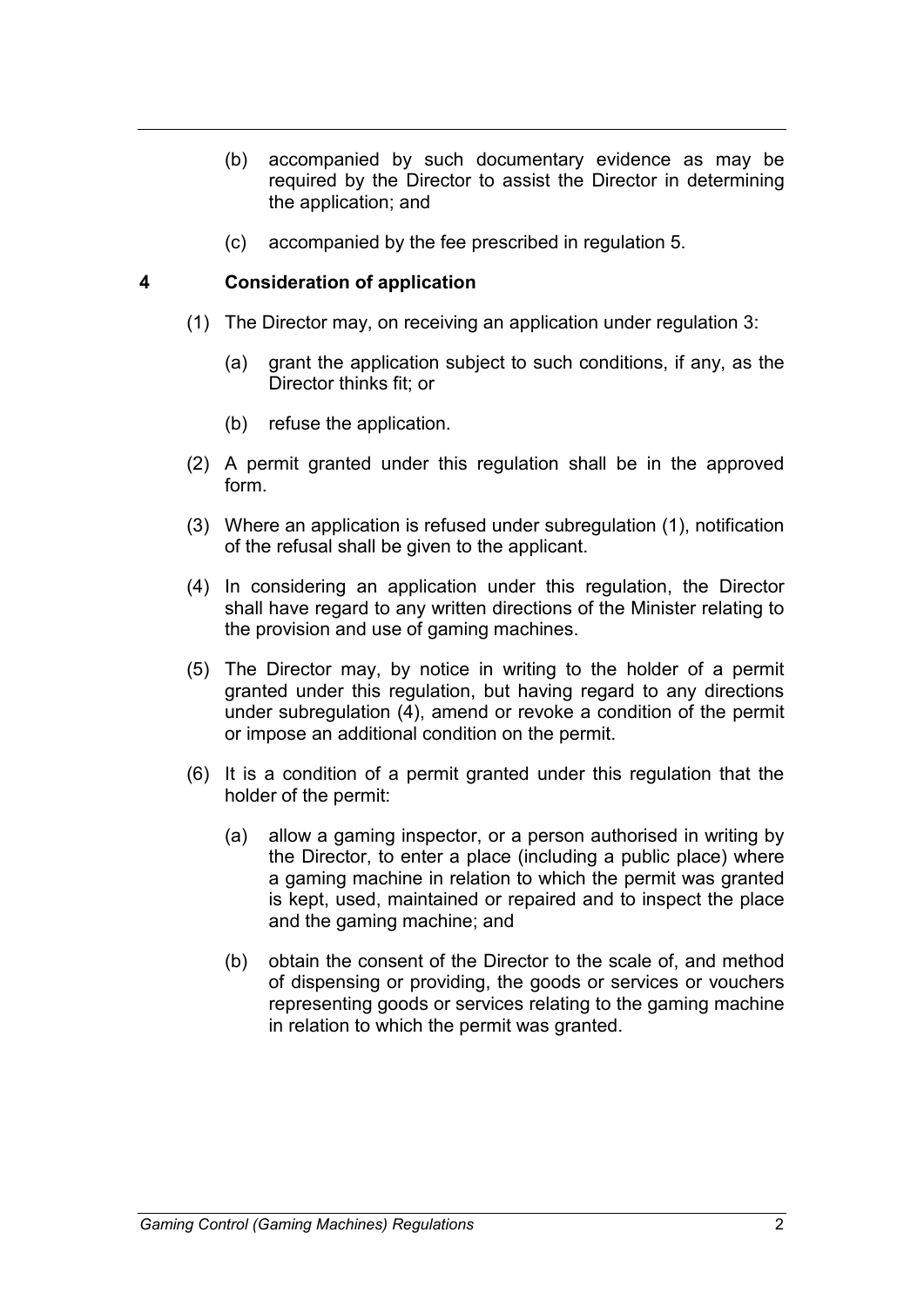#### **5 Permits and fees**

- (1) A permit for a purpose referred to in section 49(1) of the Act shall, subject to the Act, be valid for the financial year in respect of which it is granted and may be renewed on application made under regulation 4 not later than 30 days before the end of that financial year.
- (2) The fees to accompany an application for a permit or the renewal of a permit are:

| for a purpose referred to in<br>section $49(1)(a)$ of the Act, | 50 revenue units  |
|----------------------------------------------------------------|-------------------|
| for a purpose referred to in<br>section $49(1)(b)$ of the Act, | 200 revenue units |
| for a purpose referred to in<br>section 49(1)(c) of the Act,   | 50 revenue units  |
| for a non-commercial gaming<br>machine                         |                   |

(3) Where a first application for a permit is made other than during the first quarter of a financial year, the fee payable under subregulation (2) shall be reduced in inverse proportion to the number of quarters or parts of quarters remaining during the financial year for which the permit, if granted, is valid.

### **6 Redeemable credits**

- (1) The player of a gaming machine wishing to redeem any credits indicated on the machine shall accept, in exchange, goods or services or vouchers representing goods or services, whether dispensed or provided by the holder of the permit relating to the machine or otherwise.
- (2) Where goods referred to in subregulation (1) comprises or includes liquor, it shall be dispensed or provided to the player in accordance with the conditions of the licence of a person licensed under the *Liquor Act*.
- (3) The holder of a permit who operates a gaming machine shall have affixed on or in close proximity to it an approved notice displayed in a conspicuous position setting out:
	- (a) the scale of; and
	- (b) the method of dispensing or providing,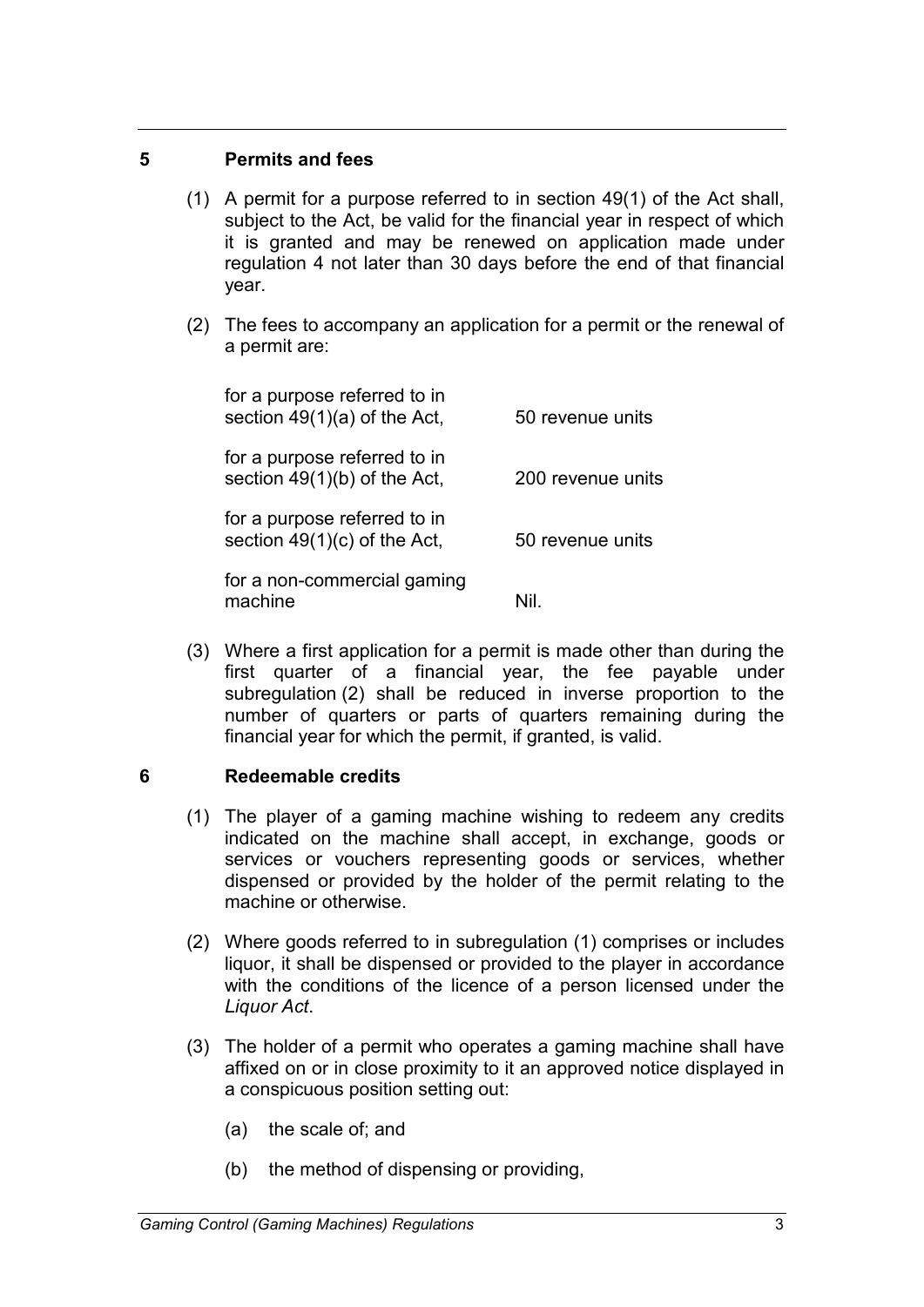the goods or services or vouchers representing goods or services relating to the gaming machine.

Maximum penalty: \$500.

- (4) The holder of a permit who operates a gaming machine:
	- (a) shall dispense or provide the goods, services or vouchers in accordance with the scale and method referred to in subregulation (3); and
	- (b) shall not exchange, barter or trade any goods, services or vouchers resulting from the use of a machine by a player.

Maximum penalty: \$500.

(5) A person who provides or causes to be provided cash or any sort of cash benefit or cash award (including making up in cash the difference in value between any goods and services provided and the value of the redeemable credits) in relation to the use of a gaming machine is guilty of an offence.

Maximum penalty: \$500.

(6) The Director may determine the size, contents and format of a notice to be displayed under subregulation (3) and the holder of a permit who displays a notice in general conformity with the Director's determination shall be taken to have displayed an approved notice.

#### **7 Gaming machine turnover levy**

- (1) The holder of a permit in relation to a gaming machine for a purpose specified in section 49(1)(a) of the Act shall, where the gaming machine is on premises in respect of which a licence
	- (a) referred to in section 35(1)(b) of the *Liquor Act* is in force, pay 6%; or
	- (b) referred to in section 35(1)(c) of the *Liquor Act* is in force, pay 3%,

of the total value of coins, tokens or credits used to play or operate the gaming machine as gaming machine turnover levy.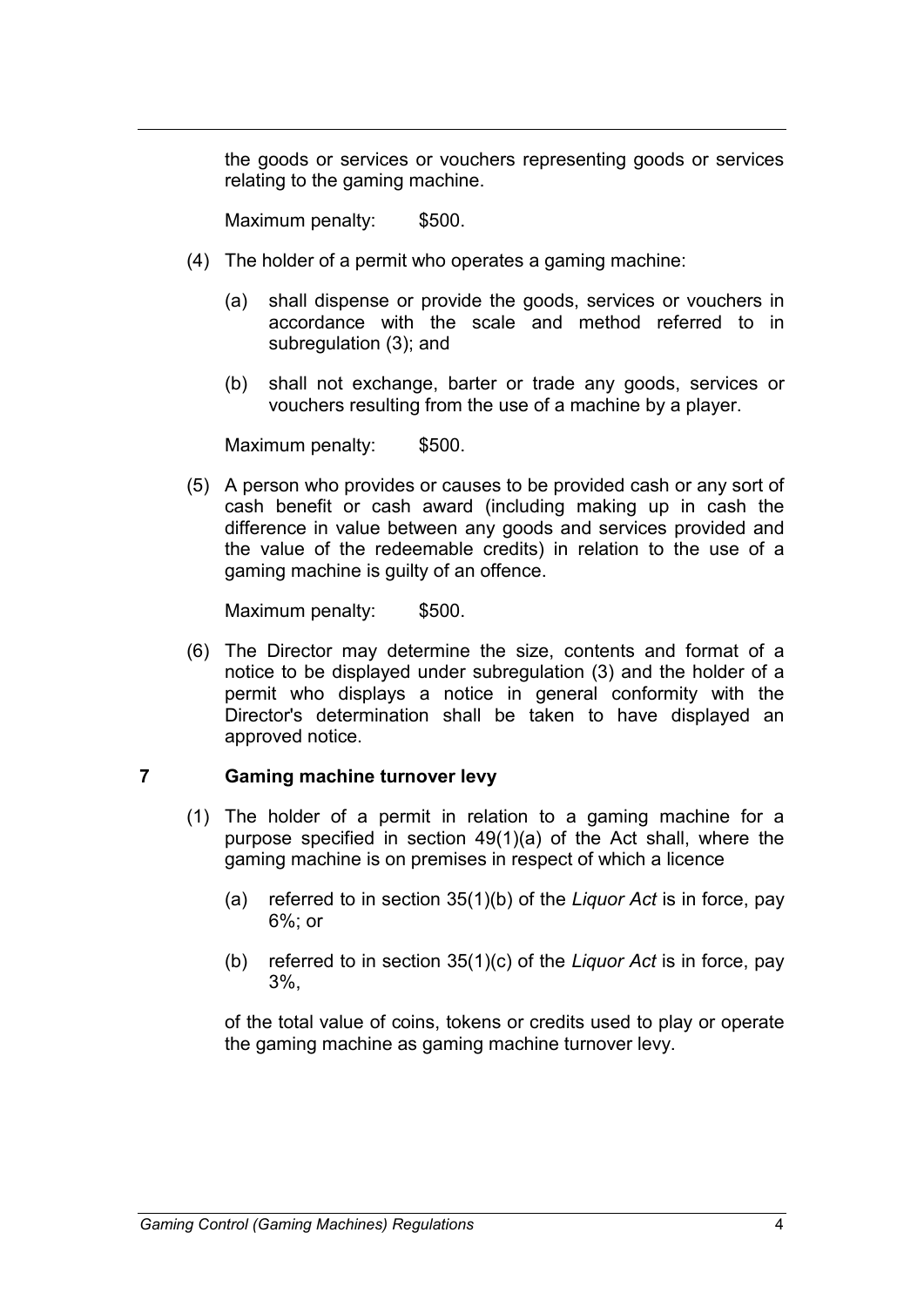- (2) Not later than 21 days after the last day of each quarter during which a liable permit holder operates a gaming machine, a return in the approved form shall be forwarded to the Commissioner by or on behalf of the liable permit holder:
	- (a) setting out the total value of coins, tokens or credits used to play each gaming machine during the previous quarter;
	- (b) setting out a computation of the amount of gaming machine turnover levy payable in relation to the return;
	- (c) containing such other information as the Commissioner may require; and
	- (d) certified by the signature of the liable permit holder.
- (3) Any gaming machine turnover levy disclosed on a return under subregulation (2)(b) shall be payable, in the time specified in subregulation (2), to the Commissioner, by or on behalf of the liable permit holder who, or on whose behalf, the return was made.
- (4) The Commissioner shall, in the first instance, account for any gaming machine turnover levy received in accordance with, and in the proportions specified under, the Act.
- (5) A liable permit holder who does not comply with subregulation (2) within the period specified, or as may be extended by the Commissioner in writing before the expiry of that period, is guilty of an offence.

Maximum penalty: \$500 and a further \$500 for each week or part of a week during which the offence continues.

#### **8 Enforcement of gaming machine turnover levy**

Subject to these Regulations, the *Taxation Administration Act* applies, with the necessary changes, to and in respect of gaming machine turnover levy as if:

- (a) the levy were a duty payable under a taxation law; and
- (b) a return under these Regulations were a return required under a taxation law; and
- (c) the holder of the permit liable to pay the levy were a person liable to pay duty under a taxation law; and
- (d) the Treasurer, the Commission or the Director, as the case may be, were the Commissioner.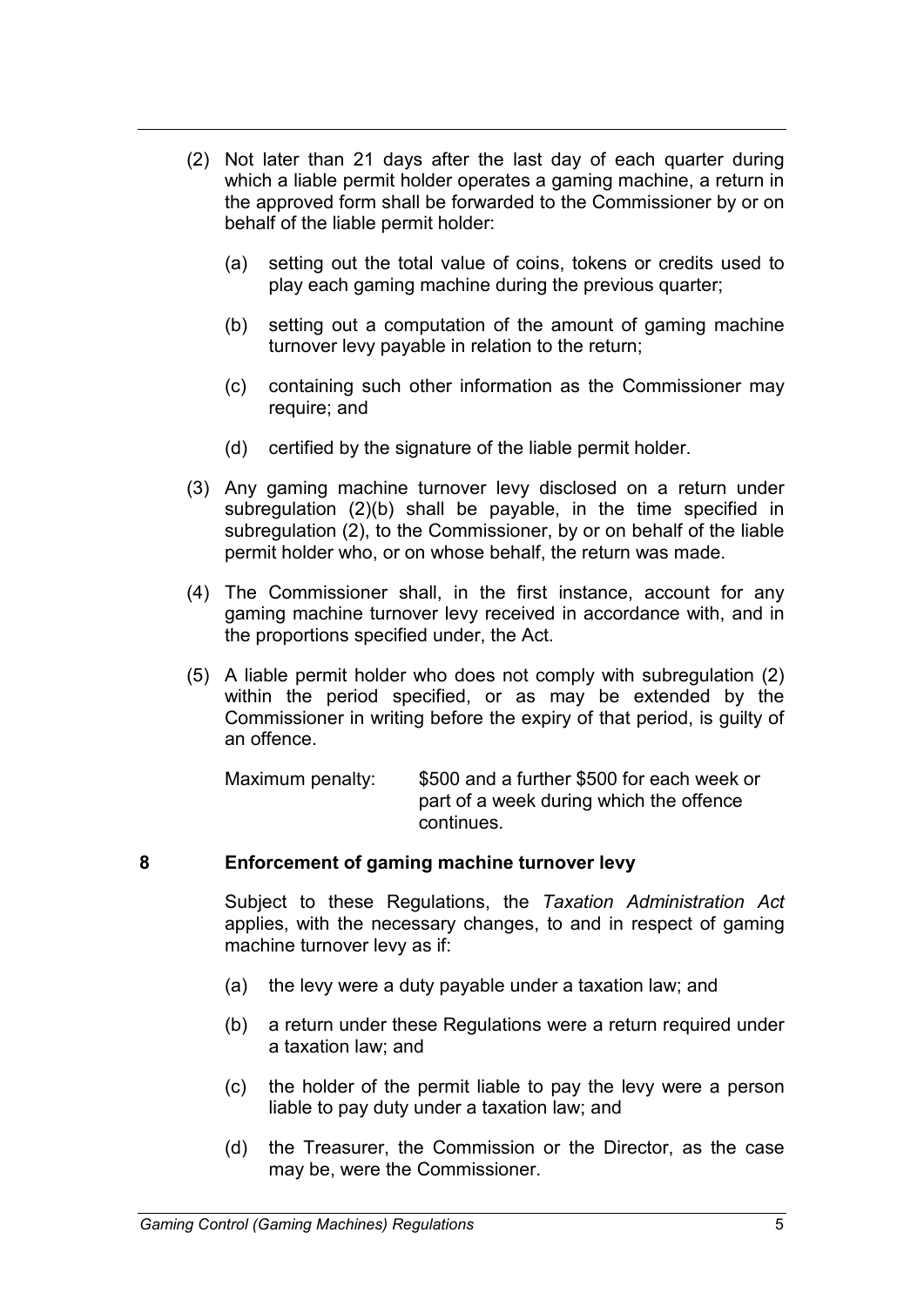#### **9 Treasurer may appoint trustees**

- (1) The Treasurer may, in writing, appoint such number of persons as trustees as is thought appropriate for the purpose of:
	- (a) advising the Treasurer on establishing rules and procedures for the adminstration of any funds in the trust account; and
	- (b) administering the funds in accordance with rules and procedures approved by the Treasurer.
- (2) A trustee shall hold office for such term not exceeding 3 years as the Treasurer determines, but may be reappointed.

#### **10 Specified associations**

Without limiting the generality of section 50(b) of the Act or the discretion of the Treasurer or any trustee appointed under regulation 9 in applying funds from the trust account, funds from the trust account may be applied to a non-profit making association the activities of which are charitable, benevolent or philanthropic and are of benefit to the community, notwithstanding that the activities of or the benefits derived from the association are not restricted to a local area.